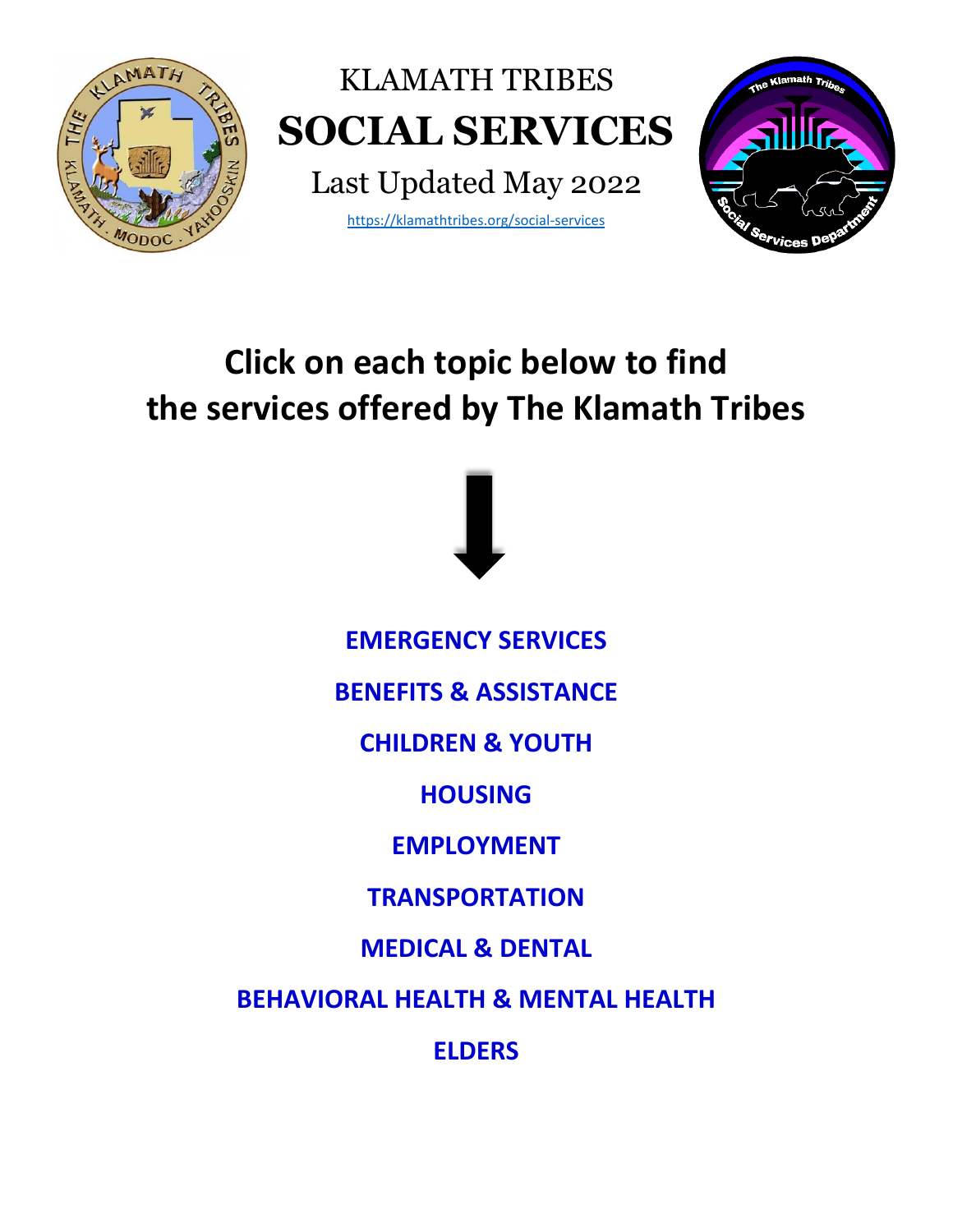# <span id="page-1-0"></span>EMERGENCY SERVICES

### **Programs below are listed in alphabetical order and are**

# **not limited to the provided information**

### **Community Services**

Phone: 541-783-2219

<https://klamathtribes.org/community-services/>

- LIHEAP Crisis Energy Assistance (max \$500)
- Emergency repair / replacement to heating system (max \$2,500)
- Employee Sponsored Emergency Fund (max \$100)

### **Education & Employment**

Phone: 541-783-2219

<https://klamathtribes.org/education-department/>

• Higher Education (HiEd) Emergency Support (up to \$500)

### **Public Safety Department**

Phone: 541-783-2219 or 800-524-9787

<https://klamathtribes.org/public-safety/>

• Chief of Police is Vernon Alvarez

### **Social Services**

Phone: 541-783-2219

<https://klamathtribes.org/social-services/>

- The Temporary Assistance for Needy Families (TANF) program provides some emergency related assistance based on circumstances and eligibility
- The Children & Family Services (CFS) program provides guidance regarding reports made about child abuse/neglect and involvement with State Child Welfare (ODHS). CFS also provides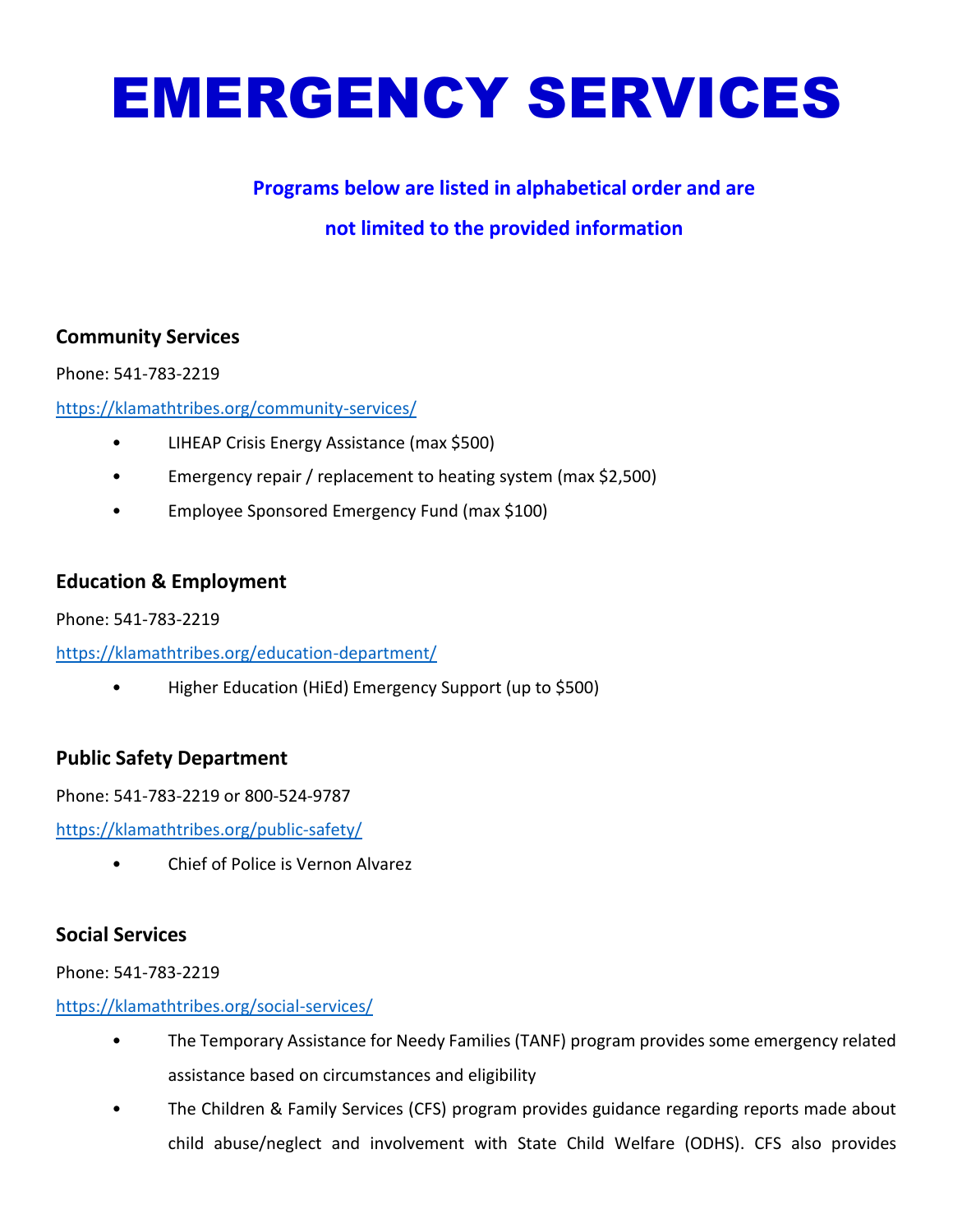prevention services and assistance for emergencies to help prevent Tribal children from going into State Child Welfare custody.

• The Healing Winds program provides services for victims of domestic violence (DV)/intimate partner violence (IPV), dating violence, sexual assault, stalking, human trafficking, elder abuse, and survivor of a homicide victim (i.e. Missing & Murdered Indigenous People)

# **To report ABUSE of children, elders, or adults with disabilities call:**

- 1. Law Enforcement at 911
- 2. Oregon Child Abuse Hotline at 855-503-7233
- 3. Klamath Tribes Public Safety at 541-783-2219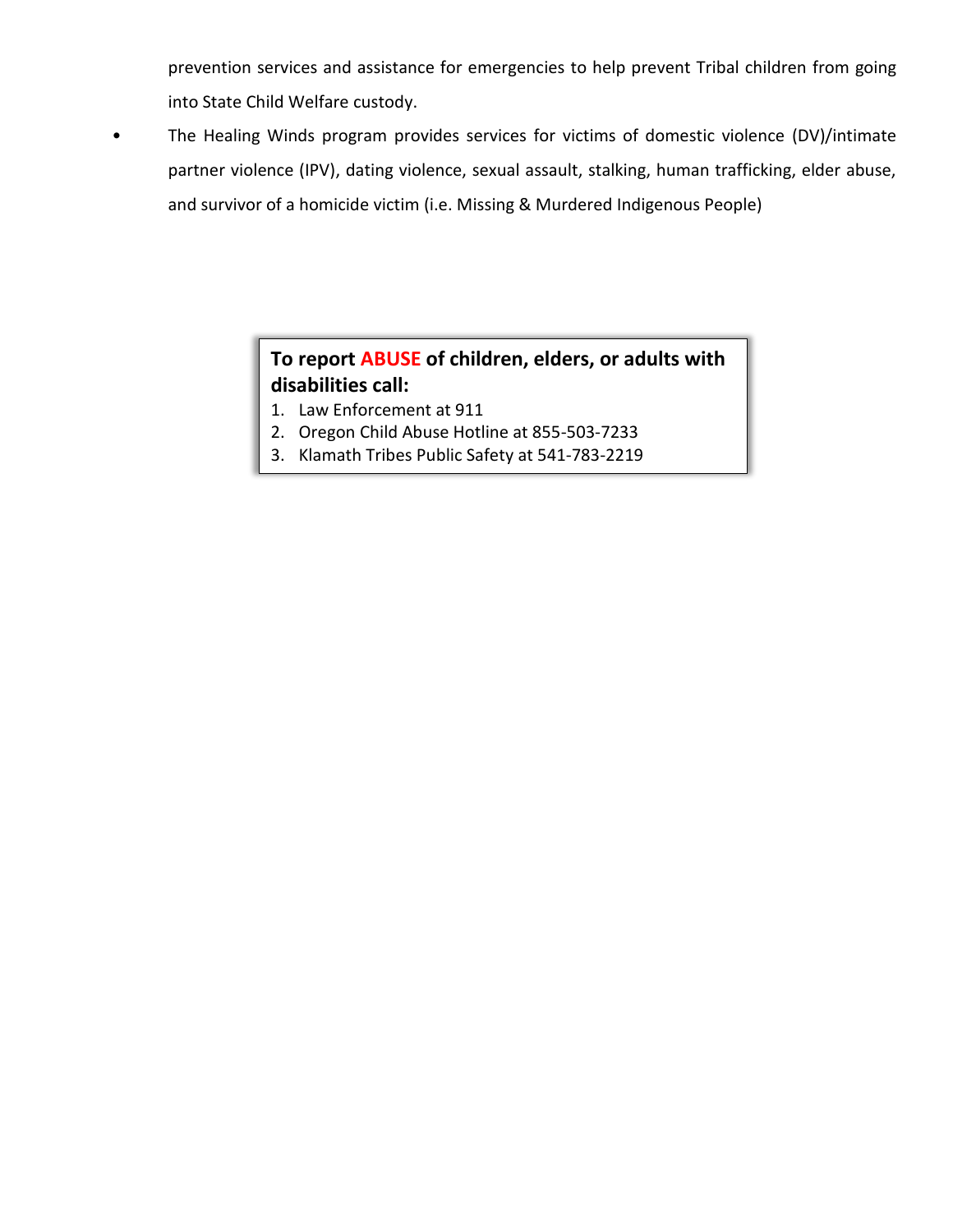<span id="page-3-0"></span>

# **not limited to the provided information**

### **Community Services**

Phone: 541-783-2219

### <https://klamathtribes.org/community-services/>

- LIHEAP Energy Assistance for heating (\$250 to \$650). Assistance is also provided for cooling if funding permits
- Weatherization for windows, doors, and roofs to improve the home's energy efficiency (up to \$3,500)
- Emergency repair/replacement to heating system (max \$2,500)
- Employee Sponsored Emergency Fund (max \$100)
- Commodities and delivery to certain households
- Goodwill vouchers (min. \$25)
- Elders heating program (at least \$350 assistance once per year; limited budget/funding)

### **Culture & Heritage**

Phone: 541-783-2764

<https://klamathtribes.org/culture/>

- Eagle feather applications
- Language CD's, materials, and classes
- Cultural resources and materials
- Organize and host tribal sanctioned ceremonies
- Culture site protection

### **Education & Employment**

Phone: 541-783-2219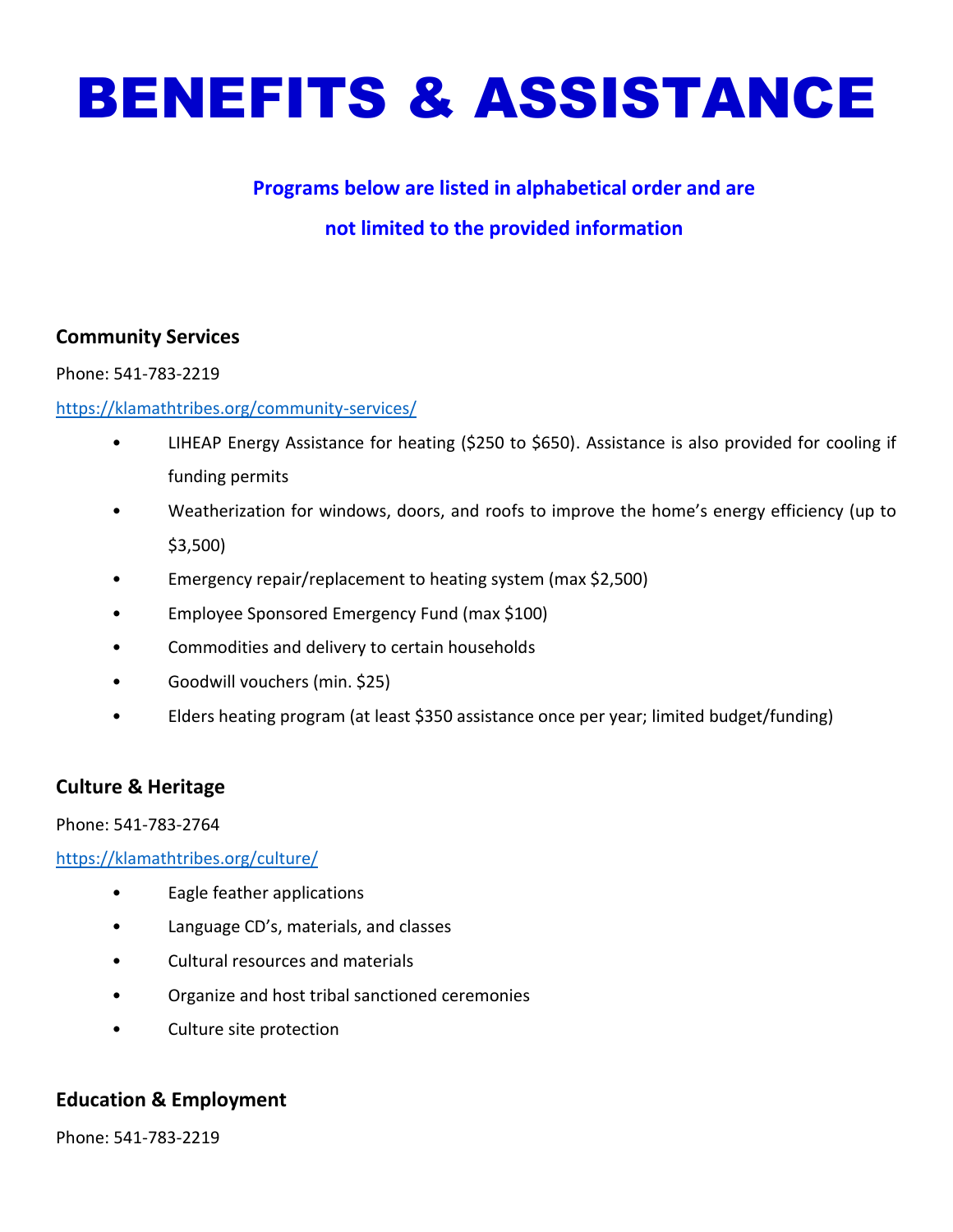### <https://klamathtribes.org/education-department/>

- Higher Education (HiEd) college scholarship
- Masters HiEd scholarship
- Scholarship for vocational or license training program
- GED testing or tutoring class fees
- Re-entering Employment by Design (RED) vocational rehabilitation program
- Adult Basic Education (ABE)

### **Members Benefits & Enrollment**

### Phone: 541-783-2219

### <https://klamathtribes.org/member-benefits-department/>

- Enrollment application packets
- Gaming Revenue Application (Per-Capita enrollment form)
- Burial Assistance
- Tribal ID Cards
- Proof of Enrollment and CIB's
- Members contact information update form
- Regarding Tribal members that have passed away please submit a copy of their Death Certificate to the Members Benefits Department

### **Natural Resources**

Phone: 541-783-2219

<https://klamathtribes.org/natural-resources/>

- Camping permits
- Firewood tags
- Hunting tags

# **Planning & Enterprise**

### Phone: 541-783-2219

<https://klamathtribes.org/planning-and-enterprise-department/>

- Assess the acceptance of donated land and transfer to trust status
- Acquiring and purchasing of land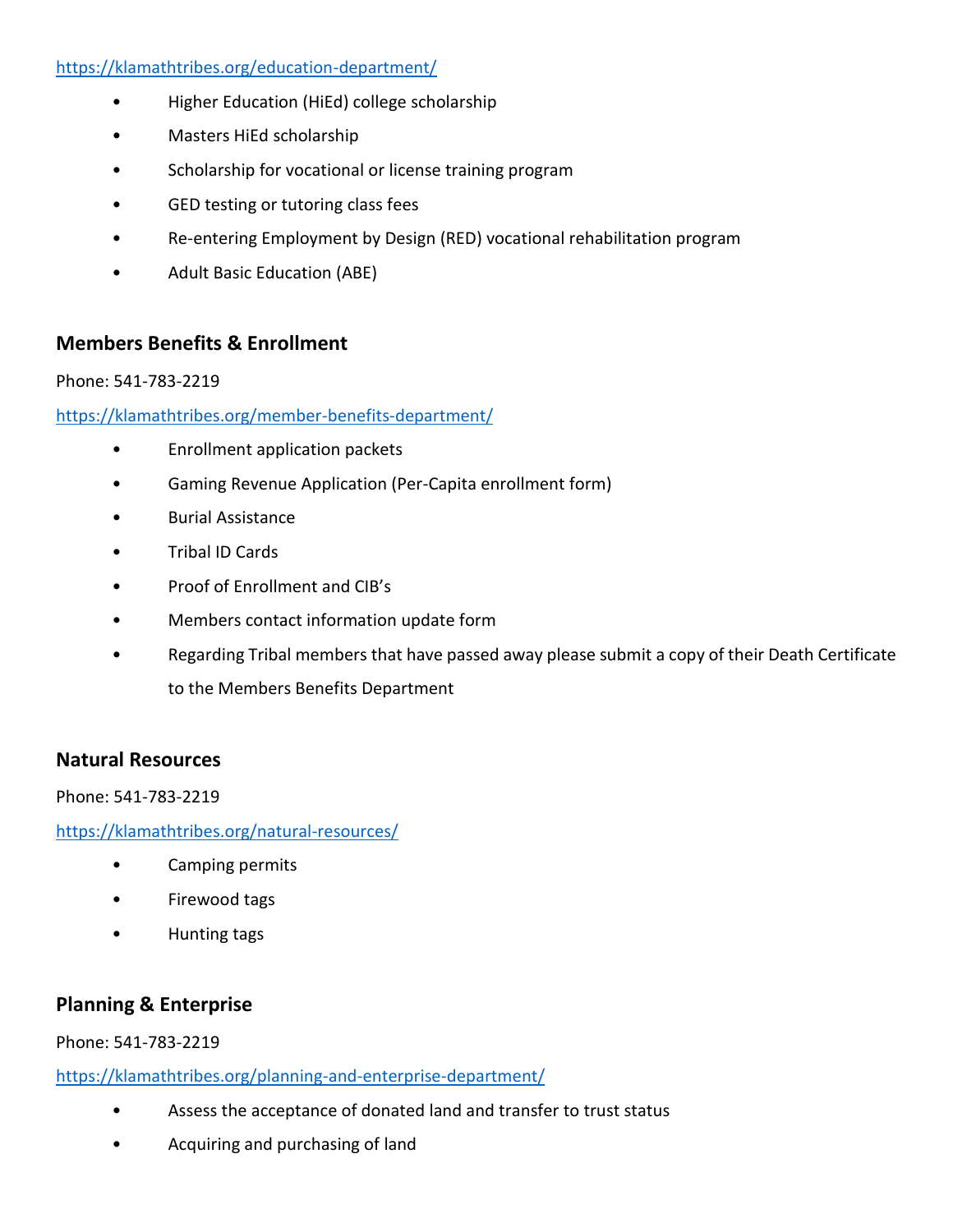# **Support Services**

Phone: 541-783-2219

- Maintain tribal records. Records may only be released if approved by the Tribal Council and in concurrence with Tribal and Federal Law
- Vendor application to set-up table within Tribal Administration building
- Rental application for Irwin Weiser Memorial Center
- Rental application for goos oLgi gowa (The Gathering Place)

### **Social Services**

Phone: 541-783-2219

### <https://klamathtribes.org/social-services/>

- Administer Temporary Assistance for Needy Families (TANF) program. TANF monthly grant assistance and various support services (varies by household size)
- Administer General Assistance (GA) program for those with temporary or permanent disabilities who lack financial resources to meet essential needs (\$246-339 per month)
- Healing Winds (HW) assists Tribal victims of domestic violence, dating violence, sexual assault, stalking, human trafficking, elder abuse, and survivor of a homicide victim (i.e. Missing & Murdered Indigenous People). HW provides a variety of services including information and referrals, advocacy and accompaniment, cultural advocacy, emotional support and safety services, shelter/housing services, criminal/civil justice system assistance, and financial assistance
- The Children & Family Services (CFS) program provides prevention services and court advocacy (per ICWA)

# **Tribal Court**

Phone: 541-783-3020

### <https://klamathtribalcourts.com/>

- Klamath Peacemaker Court offers mitigation between two parties for resolving disagreements collaboratively without the action of a judge
- The Victim Services program assists Tribal victims of certain crimes
- The court addresses concerns related to housing (e.g. evictions)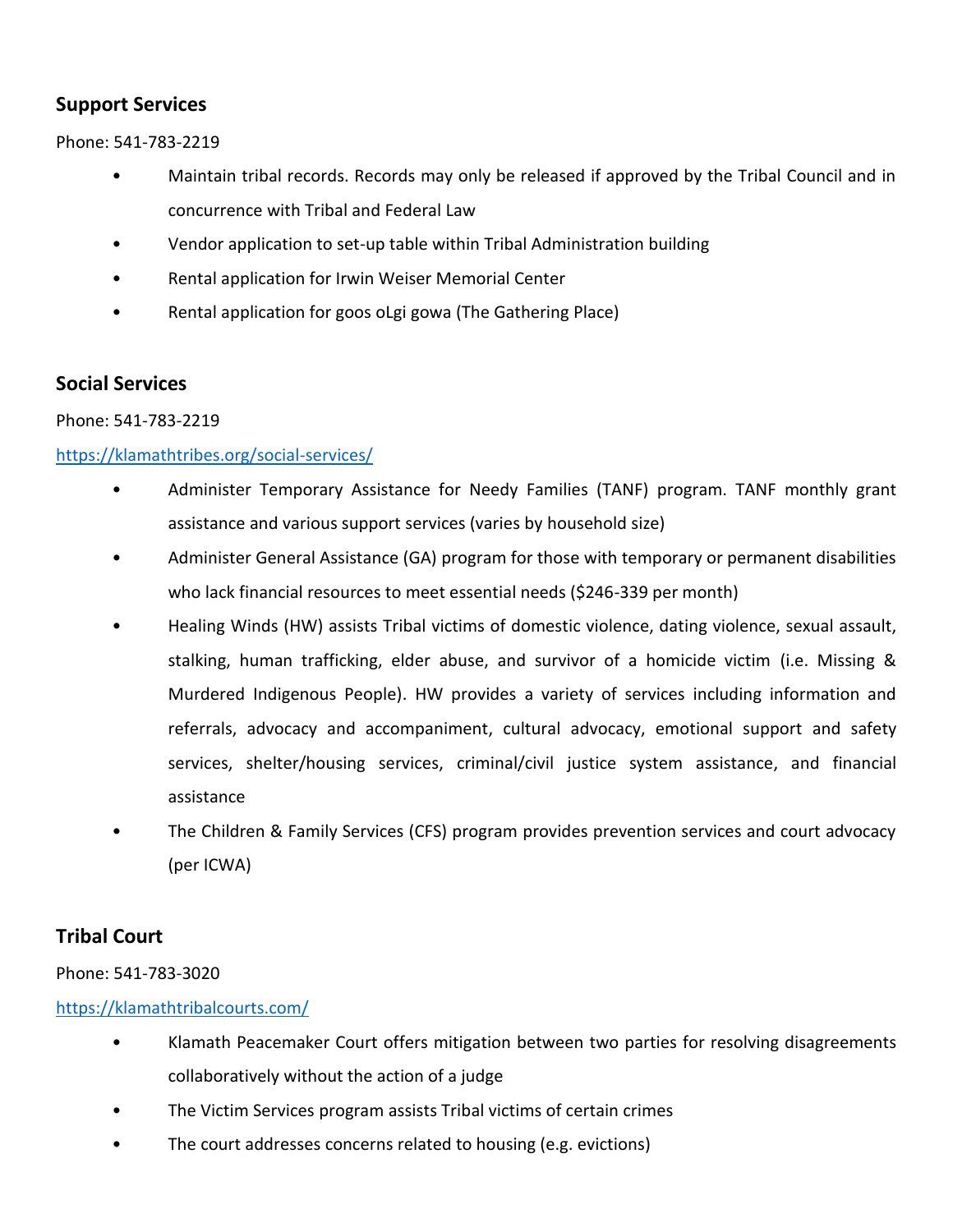<span id="page-6-0"></span>

# **not limited to the provided information**

### **Community Services**

Phone: 541-783-2219

<https://klamathtribes.org/community-services/>

• Respite Relief for Tribal grandparents raising their grandchildren

### **Culture & Heritage**

Phone: 541-783-2764

<https://klamathtribes.org/culture/>

• Culture Camp and cultural projects throughout the year

# **Early Childhood Development Center (ECDC)**

Phone: 541-783-0804

<https://klamathtribes.org/ecdc/>

• Preschool and daycare services offering cultural and tribal language curriculum

### **Education & Employment**

### Phone: 541-783-2219

### <https://klamathtribes.org/education-department/>

- School fees or expenses necessary to attend public school Pre-K to 12<sup>th</sup> Grade
- Athletic shoes for Pre-K to 12<sup>th</sup> Grade
- Johnson O'Malley Program (JOM) and coordination with the local Title VI Indian Education Program
- Tutoring services within local public schools
- maqlaqs after school program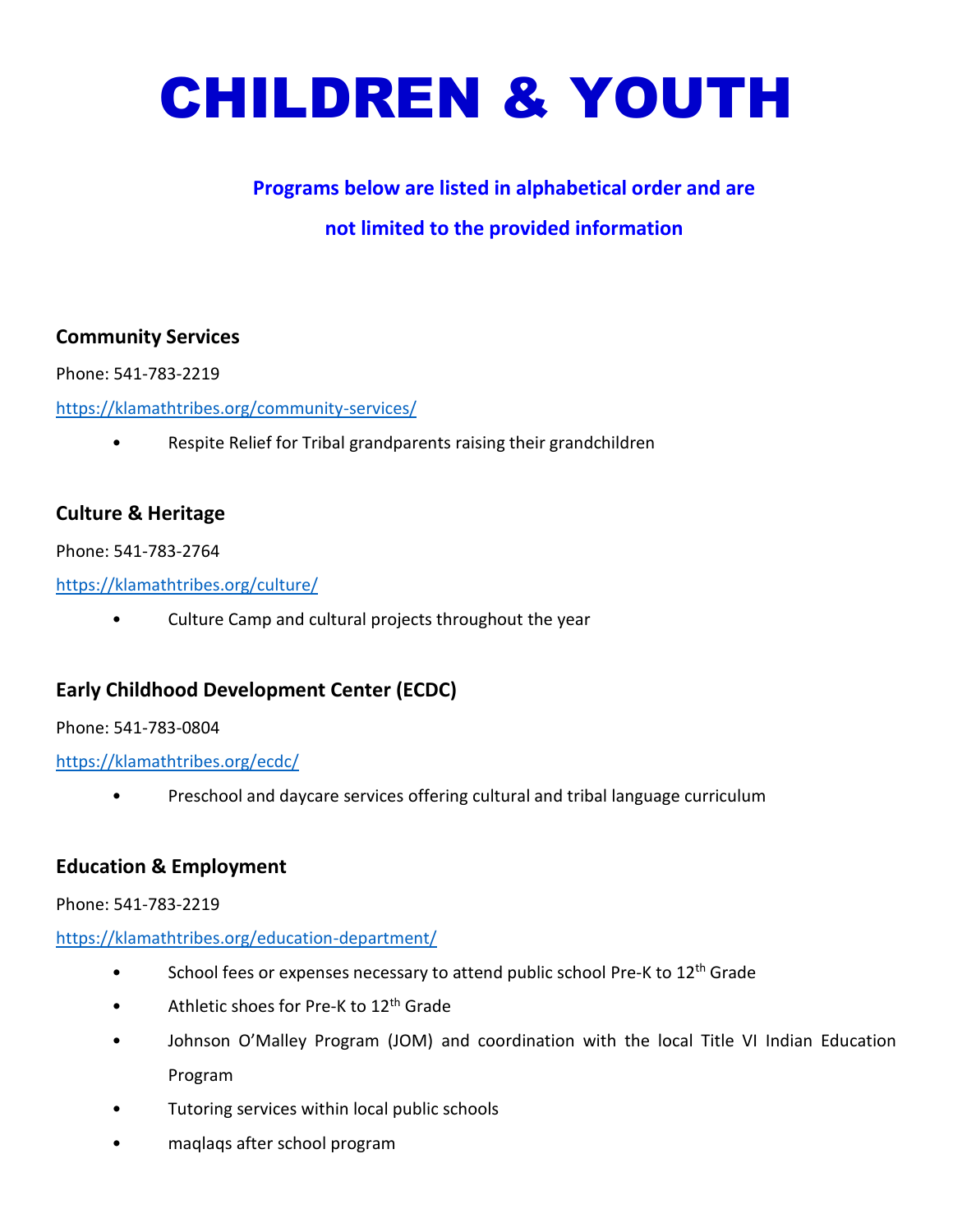- Tribal Youth Resource Team and Youth Initiative Program
- Summer Youth Employment Program (SYEP) and College Intern Program (CIP) seasonal employment opportunities for youth and young adults
- The Re-entering Employment by Design (RED) vocational rehabilitation program and Youth Transition Program (YTP)

### **Members Benefits & Enrollment**

Phone: 541-783-2219

<https://klamathtribes.org/member-benefits-department/>

• Minor's Trust Liquidation Applications

### **Social Services**

### Phone: 541-783-2219

### <https://klamathtribes.org/social-services/>

- The Children & Family Services (CFS) program provides advocacy of ICWA, ensures the ICWA is being followed by State Child Welfare, defines Active Efforts, and attends case plan meetings and court hearings
- CFS can process Enrollment Inquires to determine if a child is enrolled or eligible for enrollment in The Klamath Tribes and determines if The Klamath Tribes will intervene in State Child Welfare cases. If the child(ren) is not enrolled or eligible for enrollment then the CFS program does not become a party to the State Child Welfare case.
- CFS can assist with Resource Parent (aka Foster Parent) recruitment efforts
- CFS does not provide advocacy or intervene with custody matters. CFS does not assist with legal fees for custody matters. CFS does not establish paternity. CFS does not enforce custody orders.
- The Temporary Assistance for Needy Families (TANF) program can provide assistance to children based on eligibility

# **Tribal Court**

### Phone: 541-783-3020

### <https://klamathtribalcourts.com/>

• The Klamath Tribes dependency court is not available for Child Welfare matters at this time.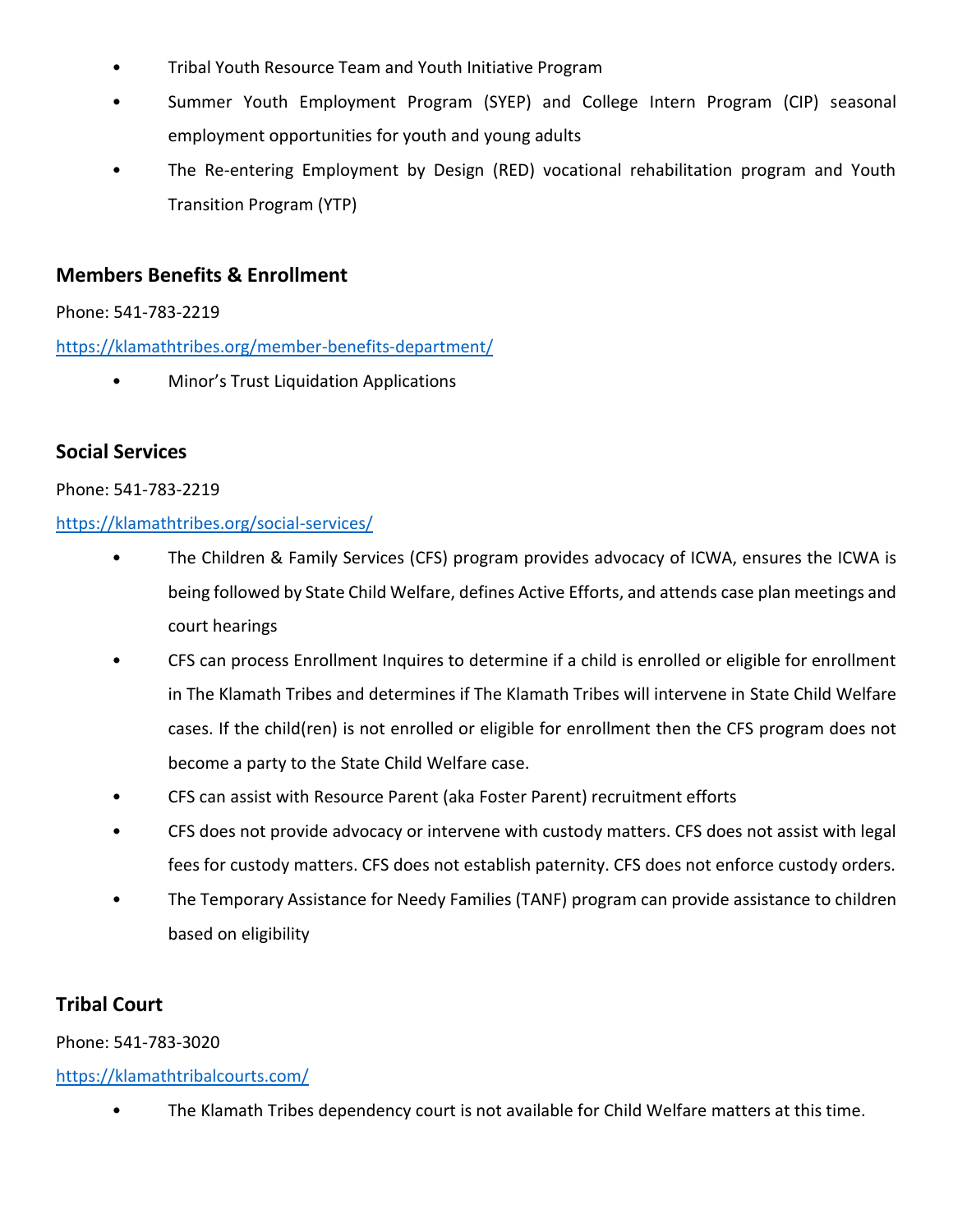- A custodian or extended family member may petition the court to become the legal guardian of a Tribal child. The guardianship order is signed by the judge.
- Tribal Court services include: Child Support and Enforcement, DNA testing to establish paternity, wage garnishments of non-custodial parent, garnishment of tribal per-capita, and legal child support orders signed by the judge
- The Tribal Court has a Juvenile Probation Program, an alternative to the Klamath County nontribal juvenile program, which provides tribal services and incentives to the juvenile and family in efforts to reduce truancy issues.

## **Behavioral Health**

### Phone: 541-884-1841

### <http://klamathtribalhealth.org/>

- Tribal Health provides Parent Education, Positive Indian Parenting, Play Therapy, and Family Bonding Activities
- School-based services
- Substance misuse treatment including assessments, individual and group counseling, anger management, drug court, DUII diversion, DUII rehabilitation/education, relapse prevention/aftercare, and school-based services
- Elementary and Junior High groups
- After School Culture Club
- Juvenile Crime Prevention after-school group
- Regalia making and dance instruction
- Year-round community events and cultural activities for youth and families (Restoration of the Spirit, Modoc Run, and more)
- Suicide prevention activities and camps

### **Health Education**

### Phone: 541-882-1487

- Services and supports for pregnant mothers, such as classes and incentives
- Provides various youth activities and sports camps throughout the year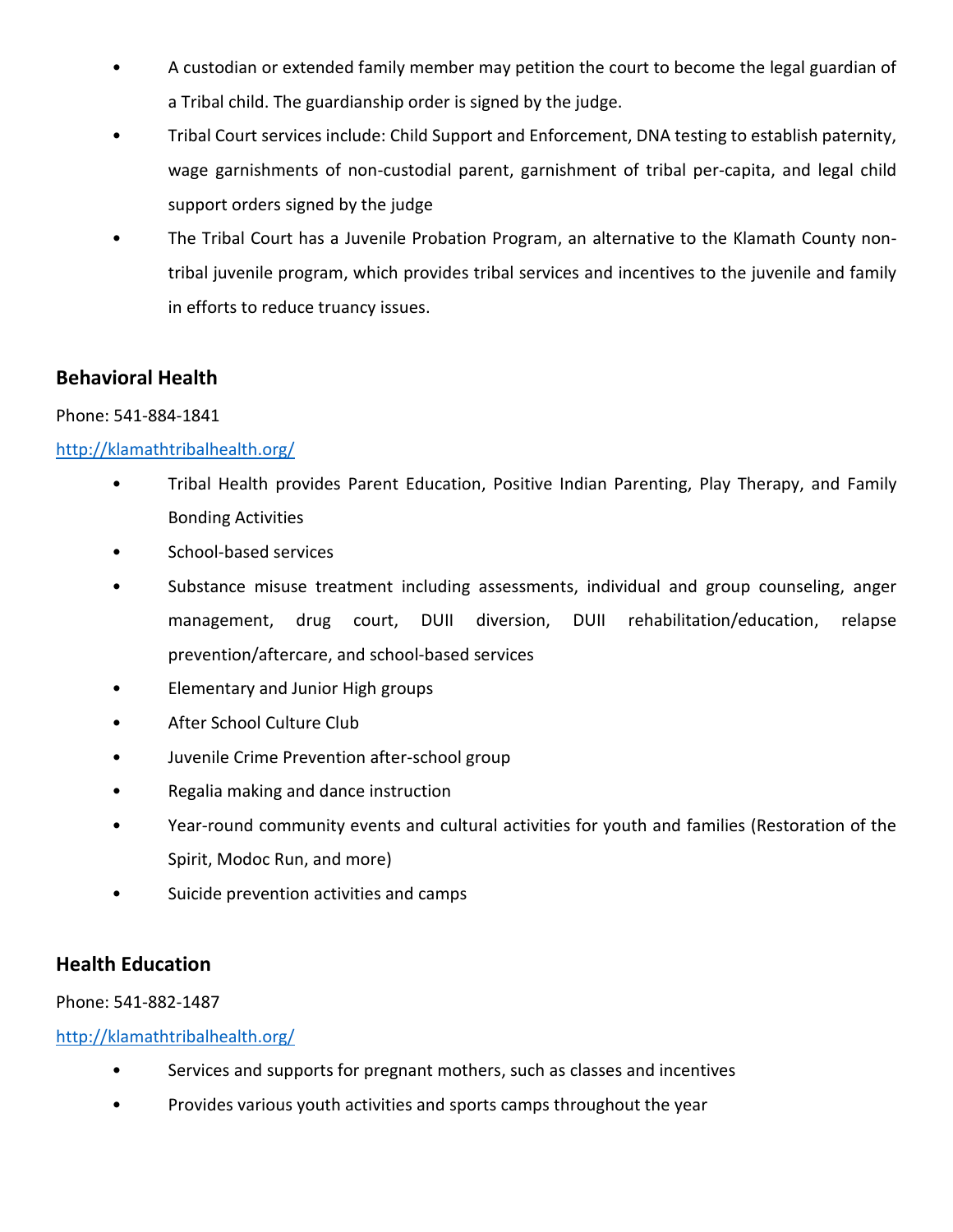<span id="page-9-0"></span>

# **not limited to the provided information**

### **Community Services**

Phone: 541-783-2219

<https://klamathtribes.org/community-services/>

- Weatherization for windows, doors, and roofs to improve the home's energy efficiency (up to \$3,500)
- Emergency repair/replacement to heating system (max \$2,500)

### **Housing Department**

### Phone: 541-73-2219

### <https://klamathtribes.org/housing-department-2/>

- Tribal Housing (Low Rent Program) may have zero income and utilities are paid by program
- Rent Vouchers (Rental Assistance Program) may have zero income, however utilities are the tenant's responsibility. Must find a property management company who will accept the housing voucher and meet fair market rent rates
- Congregate Housing in Chiloquin applicant must have a source of income and elders and disabled persons are eligible for unit
- 55 Acres Homeownership Program must earn at least \$20,000 per year. If selected, client will select land parcel and may work with contractors to customize their home that will be built on 55 acres property in Chiloquin, OR.
- \$30,000 Down Payment Assistance Program must earn at least \$20,000 per year (income limits might apply). Tribal members living throughout the State of Oregon are eligible for assistance. Tribal member must be approved for loan to purchase primarily residence.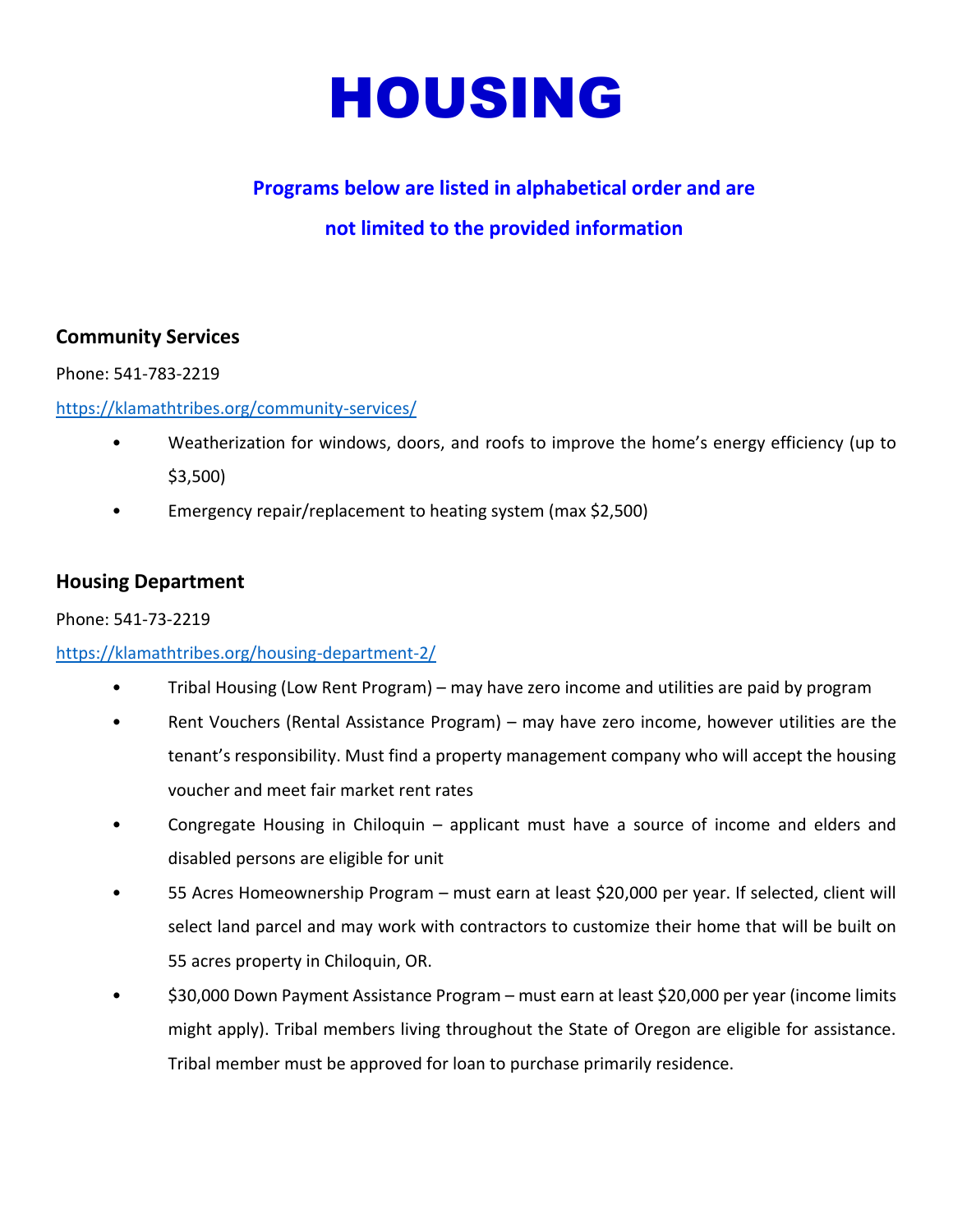- The Home Preservation Program provides assistance for major home repair projects. Elders receive priority, applicant must own their home, home cannot be in foreclosure, and applicant may receive up to \$15,000 for approved repairs
- Emergency Shelter One house in Klamath County, OR, assistance is on a first-come-first-serve basis, family or individual may stay up to 60 days and all expenses are paid. Assistance provided once in a 24 month time period.
- Emergency Grant assistance is available to Tribal members throughout the State of Oregon. There is assistance to resolve 72 hour eviction notice, for security deposits, mortgage payments, and foreclosure payments.
- Transition Rental Assistance is available to Tribal members being released from prison. Housing assistance can be provided up to 24 months and engagement in services is expected to prevent recidivism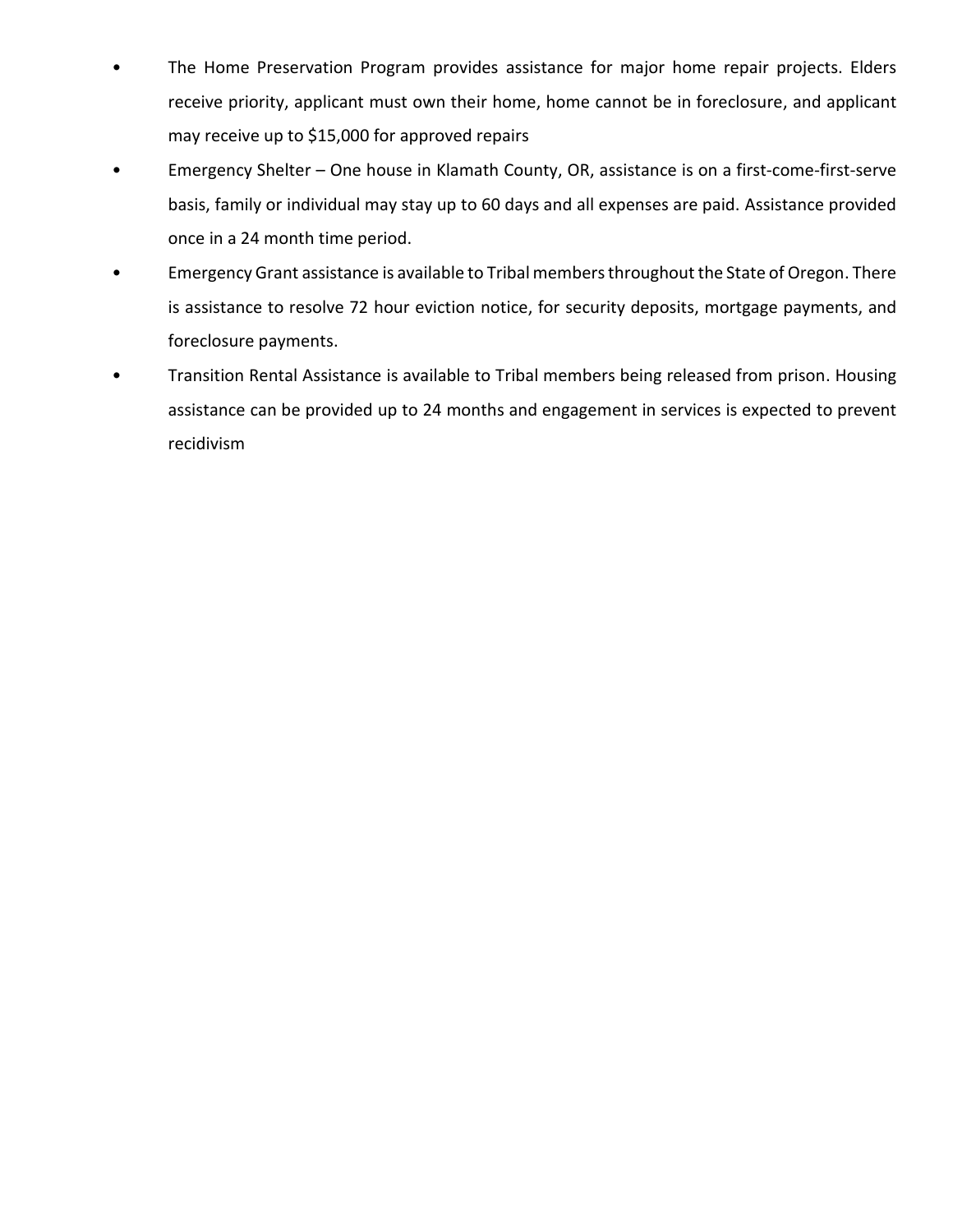<span id="page-11-0"></span>

# **not limited to the provided information**

## **Culture & Heritage**

Phone: 541-783-2764

<https://klamathtribes.org/culture/>

• Trainings to become Cultural Monitor; referrals for jobs/projects

### **Education & Employment**

### Phone: 541-783-2219

### <https://klamathtribes.org/education-department/>

- Department offers job training, skills building, interview training, and resume assistance
- Temporary Labor Pool
- Clothing and equipment assistance provided to begin employment
- The Re-entering Employment by Design (RED) vocational rehabilitation program provides case management for those with disabilities to re-enter workforce or gain self-employment
- Scholarship for vocational or license training program (up to \$2,500)
- Provides support regarding fees to enroll in specific classes to increase employability (e.g. Computer classes)
- Summer Youth Employment Program (SYEP) and College Intern Program (CIP) seasonal employment opportunities for youth and young adults

### **Human Resources**

Phone: 541-783-2219

### <https://klamathtribes.org/human-resources/>

• Lists open positions at Tribal Administration (temporary, part-time, and full-time regular status)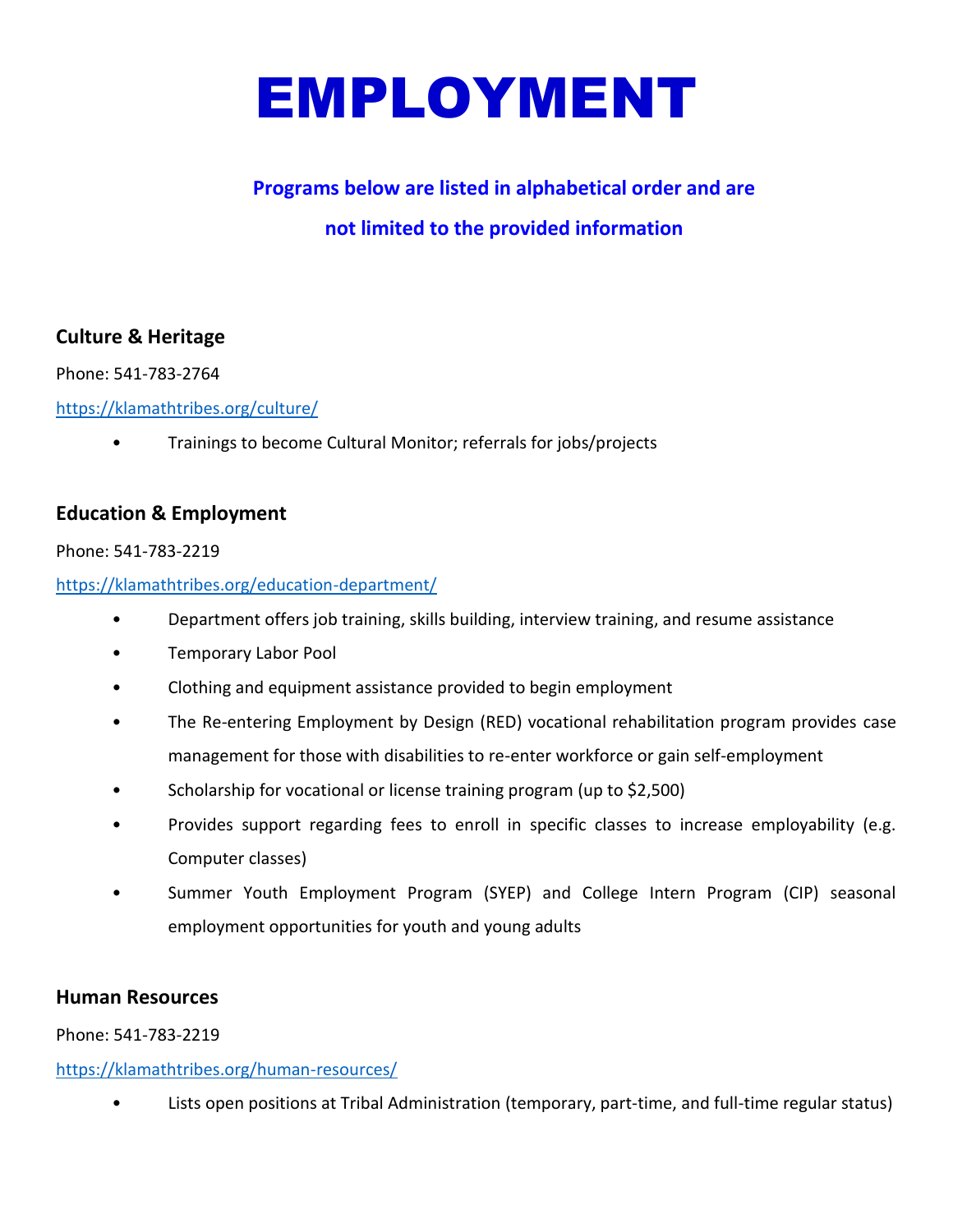# **Social Services**

### Phone: 541-783-2219

### <https://klamathtribes.org/social-services/>

- The Temporary Assistance for Needy Families (TANF) program's goal is to encourage selfsufficiency of each family and assist with obtaining employment. Offers the NAFA+ program and other services to assist clients with work skills and supports
- The General Assistance (GA) program helps clients with applying for other Federal or State aid (SSI, SSD, SSSB, or State GA) and with obtaining employment. Program provides referrals for obtaining job skills (e.g. interview skill building and resume development) and self-employment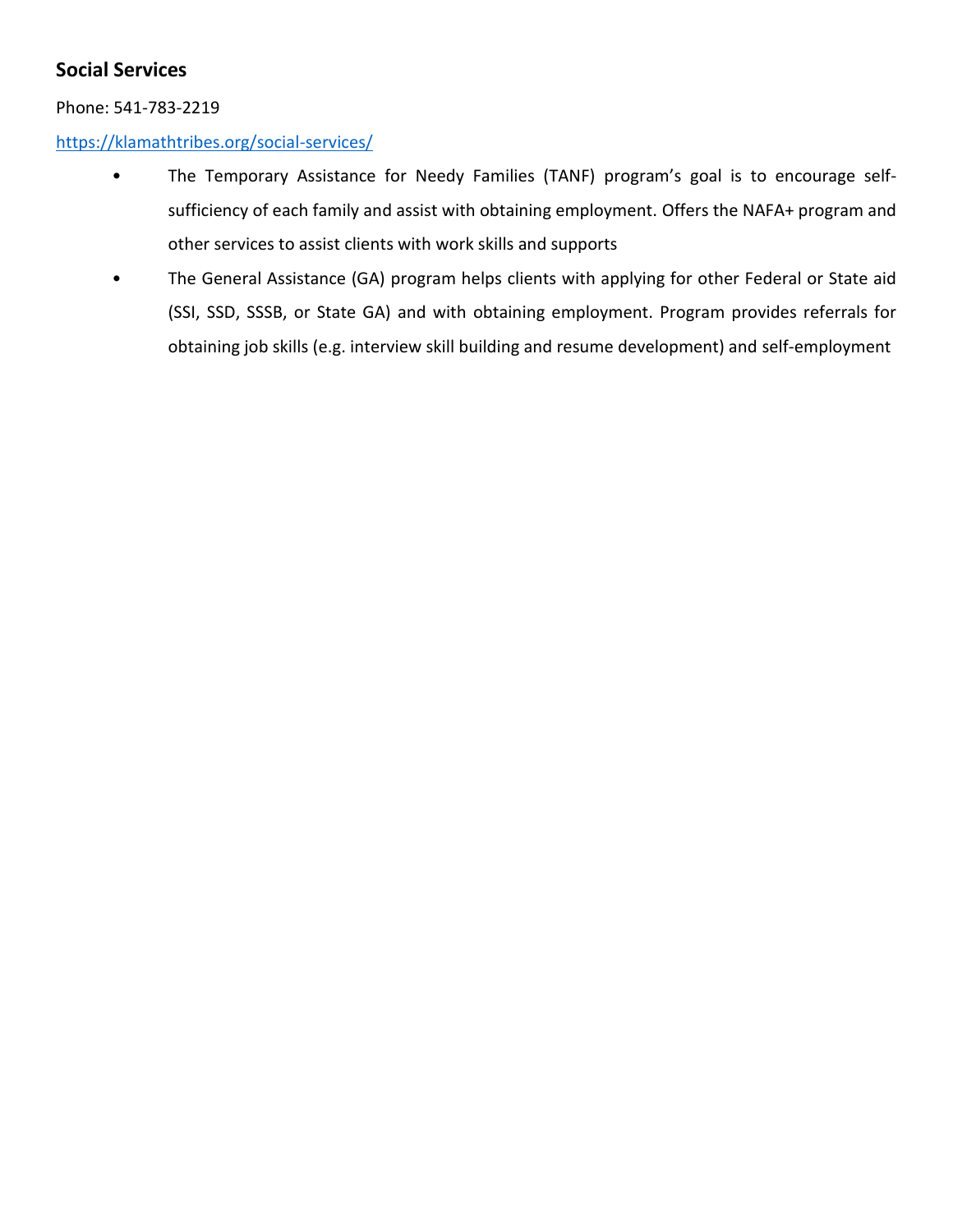# <span id="page-13-0"></span>TRANSPORTATION

# **Programs below are listed in alphabetical order and are not limited to the provided information**

# **Planning & Enterprise**

### Phone: 541-783-2219

### <https://klamathtribes.org/planning-and-enterprise-department/>

- TransLink non-emergency medical ride provider
- Quail Trial Public Transit service a free bus service that operates five routes per day between Chiloquin and Klamath Falls. Contact Tribal Admin for the bus schedule. Additional route on Thursdays from Chiloquin, Sprague River, Beatty, Bonanza, and Klamath Falls (returns in that order). Free and open to all community members
- Basin Transit Service (BTS) bus transfer passes provided free of charge to Quail Trail riders (ask Quail Trail Bus Driver)

# **Transportation**

### Phone: 541-882-1487

- Non-emergency medical rides are available for health related appointments
- Transportation services are offered by appointment only, call 541-882-1487 Ext 248
- Priority given to elders, dialysis and cancer treatment patients, disabled individuals and children. Must complete Tribal Health's patient registration (available to Klamath Tribes members, descendants, and members of other federally recognized tribes)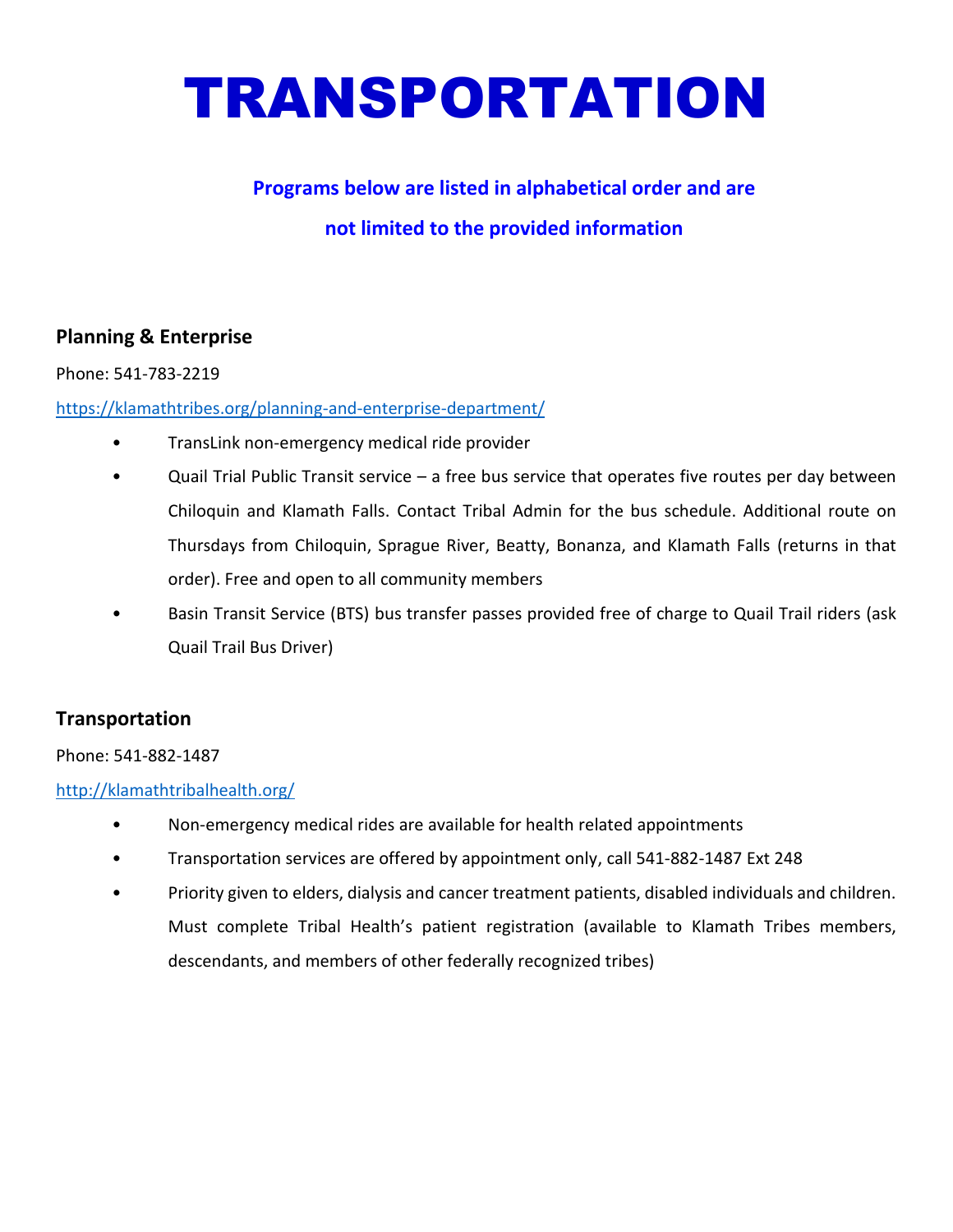# <span id="page-14-0"></span>MEDICAL & DENTAL

# **Programs below are listed in alphabetical order and are**

# **not limited to the provided information**

## **Dental**

Phone: 541-882-1487

### <http://klamathtribalhealth.org/>

- Cleanings (Prophylaxis), sealants, fluoride varnish, and space maintainers
- Sedation with Nitrous Oxide
- Fillings (silver and tooth-colored), extractions, root canals, crowns, bridges, and dentures
- Periodontics maintenance, scaling, and root planning
- Soft tissue and oral cancer screenings, and referral services
- Dental outreach events including: Give Kids a Smile, Culture Camp, Head Start dental screenings, Back-to-School Health Fair, and Health Row (during the annual Klamath Tribes Restoration Celebration)

### **Diabetes Program**

### Phone: 541-882-1487

- The diabetes program accepts referrals from primary providers to provide dietician and nutrition counseling and opioid addiction
- Provides services for those with diagnosis of Type 1 or Type 2 Diabetes and incentives to participate in program like eye care, standard of care for diabetes, fitness programs/memberships, and athletic shoes
- Hosts various community outreach programs throughout the year, such as the Beatty Mini Health Fair (in May) and the Elders Health Fair (in October)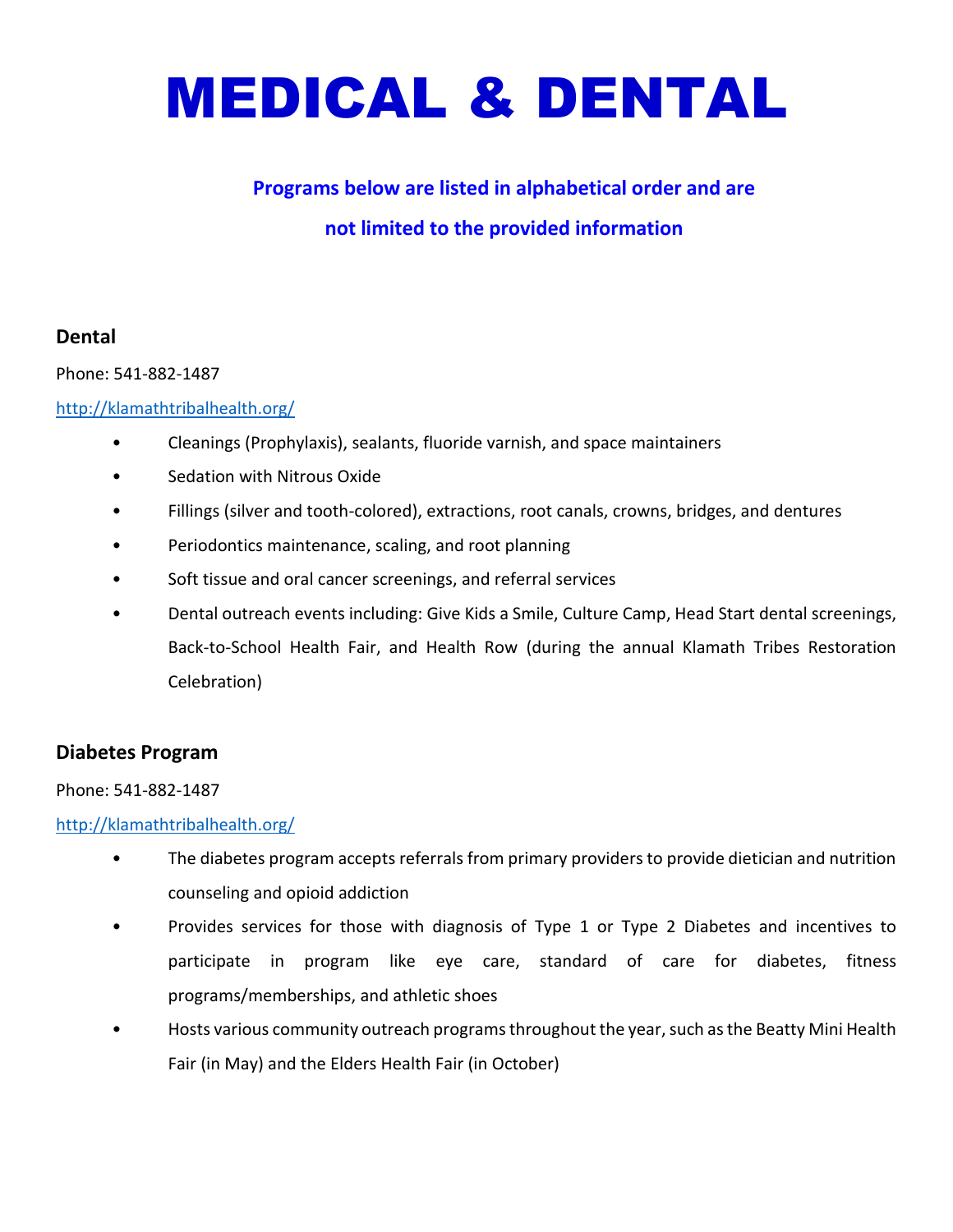# **Health Education**

### Phone: 541-882-1487

<http://klamathtribalhealth.org/>

- Maternal and child health
- Public Health Emergency Preparedness
- Tobacco Prevention & Education Programs
- Provides support and services at wellness and community events including the Back-to-School Fair, Diabetes Awareness Walk/Run, Elder's Health Retreat, Men's Health Retreat, Restoration Health Fair (Health Row), and Women's Health Retreat

# **Medical**

### Phone: 541-882-1487

### <http://klamathtribalhealth.org/>

- Sets appointments with primarily care provider
- Provides diagnosis and treatment of illness or injury
- Provides annual check-ups, immunization services, medical exams, as well as employment, sports, and school physicals
- Offers infant and child health and wellness exams, along with ill infant or child exams
- Nutrition counseling, Podiatry Services (foot care), Senior Health Services, and Tobacco Cessation (Stop Smoking)
- Well Woman Exams (pap smears, breast health exams, etc.) and Family Planning Services
- Chronic Disease Management and Pain Management
- Onsite lab and x-rays
- Emergency walk-ins
- Patient Registration assists with competing Oregon Health Plan (OHP) applications

### **Pharmacy**

### Phone: 541-882-1487

- Prescriptions at no cost to eligible patients
- Home delivery for eligible patients
- Pharmacy consultation and education about medication use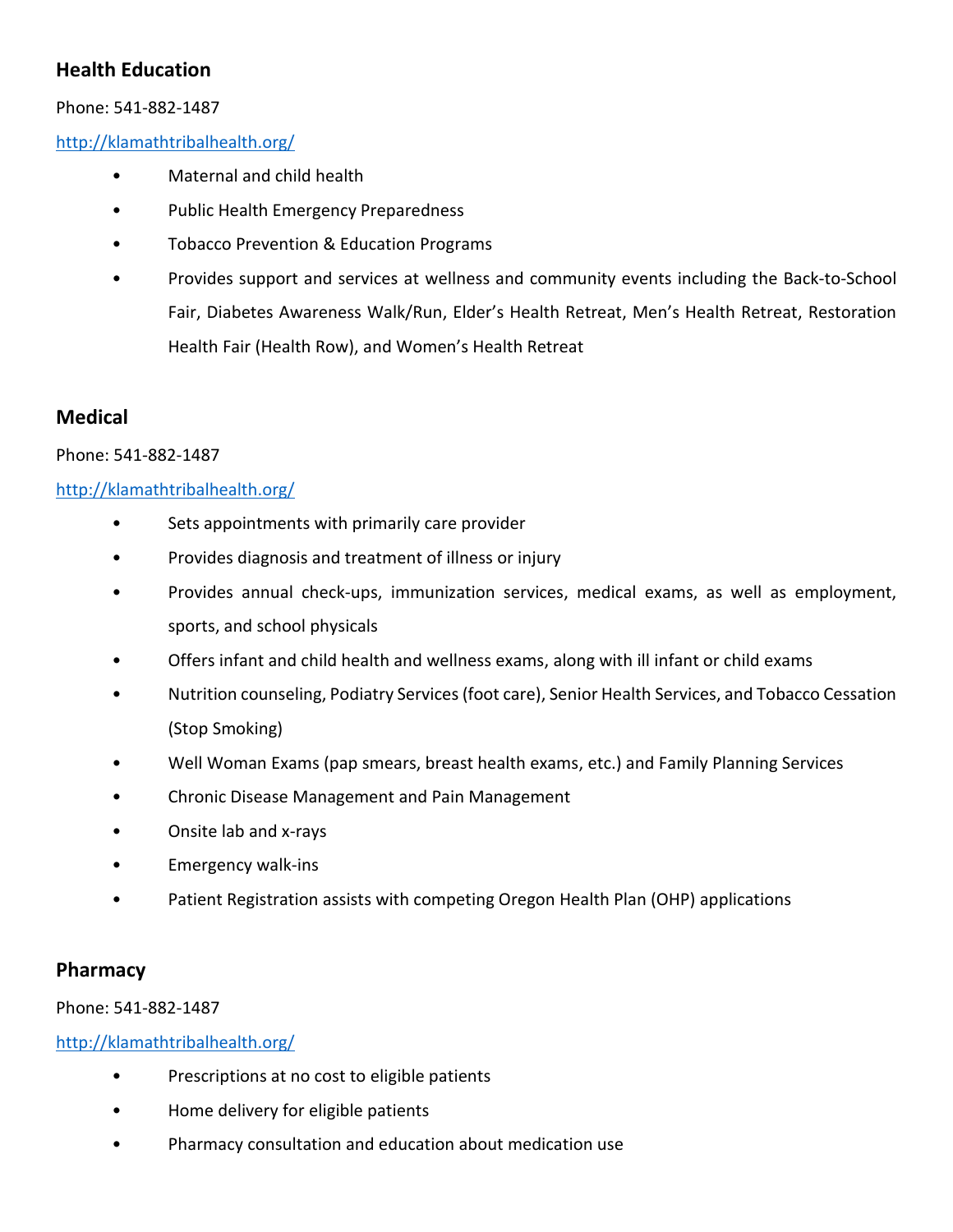- Specialized diabetes education and medication management
- Medication Therapy Management (MTM) services available for all patients
- Adherence programs provide assistance with medications, personalized medication lists, med boxes, refill reminders, bubble packs for eligible patients, and personalized care
- Medication disposal of unused or expired patient prescriptions returned to the pharmacy (narcotics/controlled substances not included)

# **Purchased & Referred Care**

### Phone: 541-882-1487

- Utilized when there is no tribal and HIS direct care facility or the tribal and HIS direct care facility cannot provide the required emergency and/or specialty care.
- A patient's alternate resource(s) is not enough to cover the total cost of required care and service is determined to be within established medical/dental priorities
- If approved, provides co-pays due for provider's referral for specialized care or service (e.g. eye exams and glasses)
- If approved, assists with ambulance or emergency department costs after primarily insurance has paid
- The Program is not an entitlement program, not an insurance program, and not an established benefit program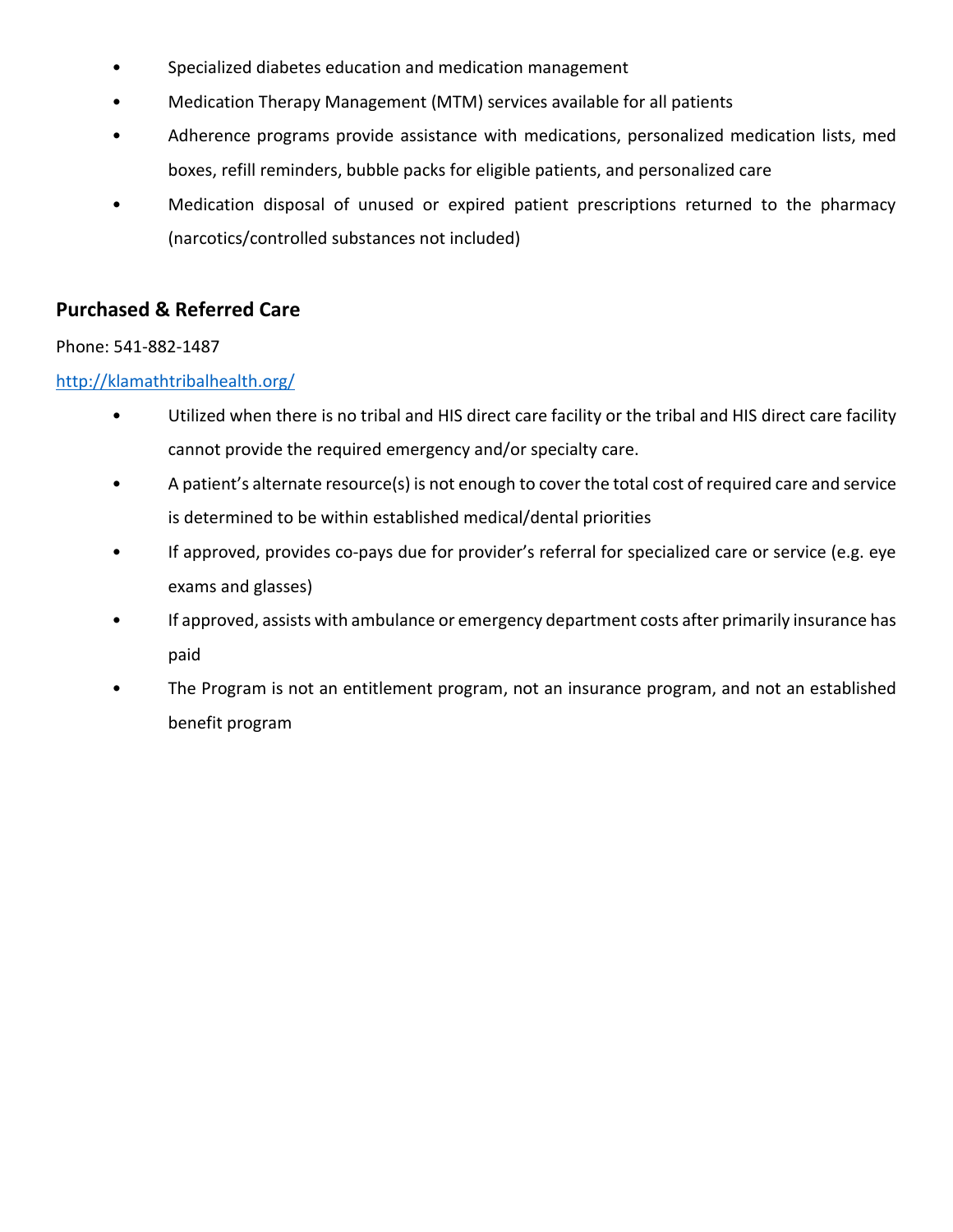# <span id="page-17-0"></span>BEHAVIORAL HEALTH &

# MENTAL HEALTH

**Programs below are listed in alphabetical order and are not limited to the provided information**

# **Behavioral Health**

### Phone: 541-884-1841

- Mental Health Assessments
- Counseling for individuals, couples, and groups.
- Emotion and life skills coaching and dual diagnosis groups
- Primary care services
- Psychosocial education and coordination of care
- Trauma recovery and trauma informed care
- Substance misuse treatment services including assessments, individual and group counseling, drug court, DUII diversion, DUII rehabilitation/education, relapse prevention and aftercare
- Anger Management classes and Adult Recovery Support Group
- Assistance with accessing community resources and referrals to additional services
- Assistance in building social and community relations
- Provides life skills classes, regalia making and dance instruction, Sweat Lodge Ceremony, and talking circles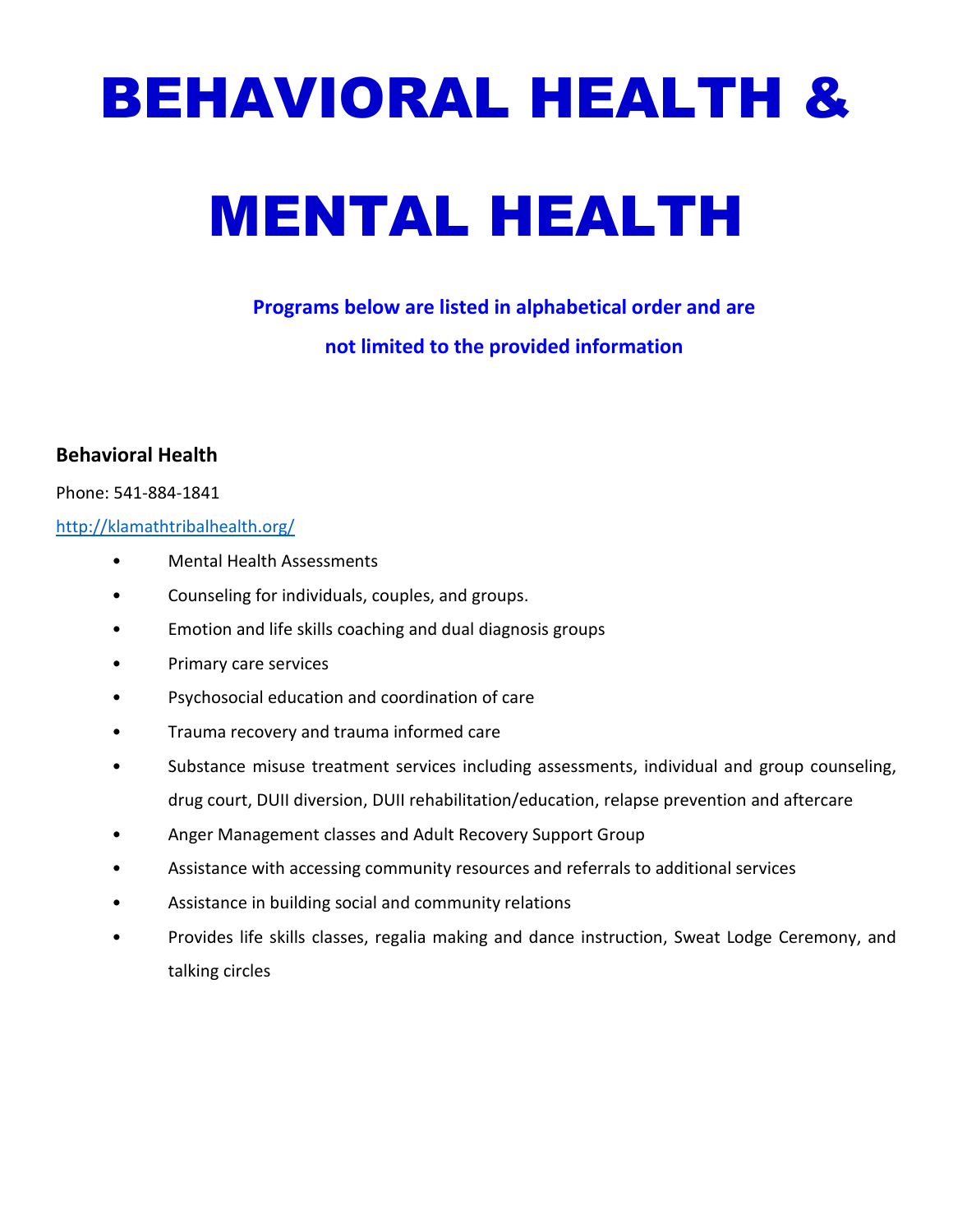

# <span id="page-18-0"></span>**Programs below are listed in alphabetical order and are not limited to the provided information**

### **Community Services**

Phone: 541-783-2764

### <https://klamathtribes.org/community-services/>

- Elders Heating Program (at least \$350 assistance once per year and limited budget/funding)
- Elders Congregate and Home-Delivered Meals
- Respite Relief for Tribal grandparents raising their grandchildren
- Respite Relief for primary non-paid caregiver(s) caring for Elder
- Transport for Elders for events, functions, and meal site
- May transport Elders for non-emergency medical rides within Klamath County, OR
- Reoccurring events, trips, crafts, and activities specifically for Elders
- Organize and host annual Elder Honor Day event
- Lending Closet to assist with the care of Elder
- Attendance and participation at monthly Elders Committee Meetings

### **Culture & Heritage**

Phone: 541-783-2764

<https://klamathtribes.org/culture/>

• Honor selected Tribal Elders annually at c'waam ceremony

### **Housing Department**

Phone: 541-783-2219

### <https://klamathtribes.org/housing-department-2/>

• Congregate Housing in Chiloquin; applicant must have source of income. Elders and those disabled are eligible for unit.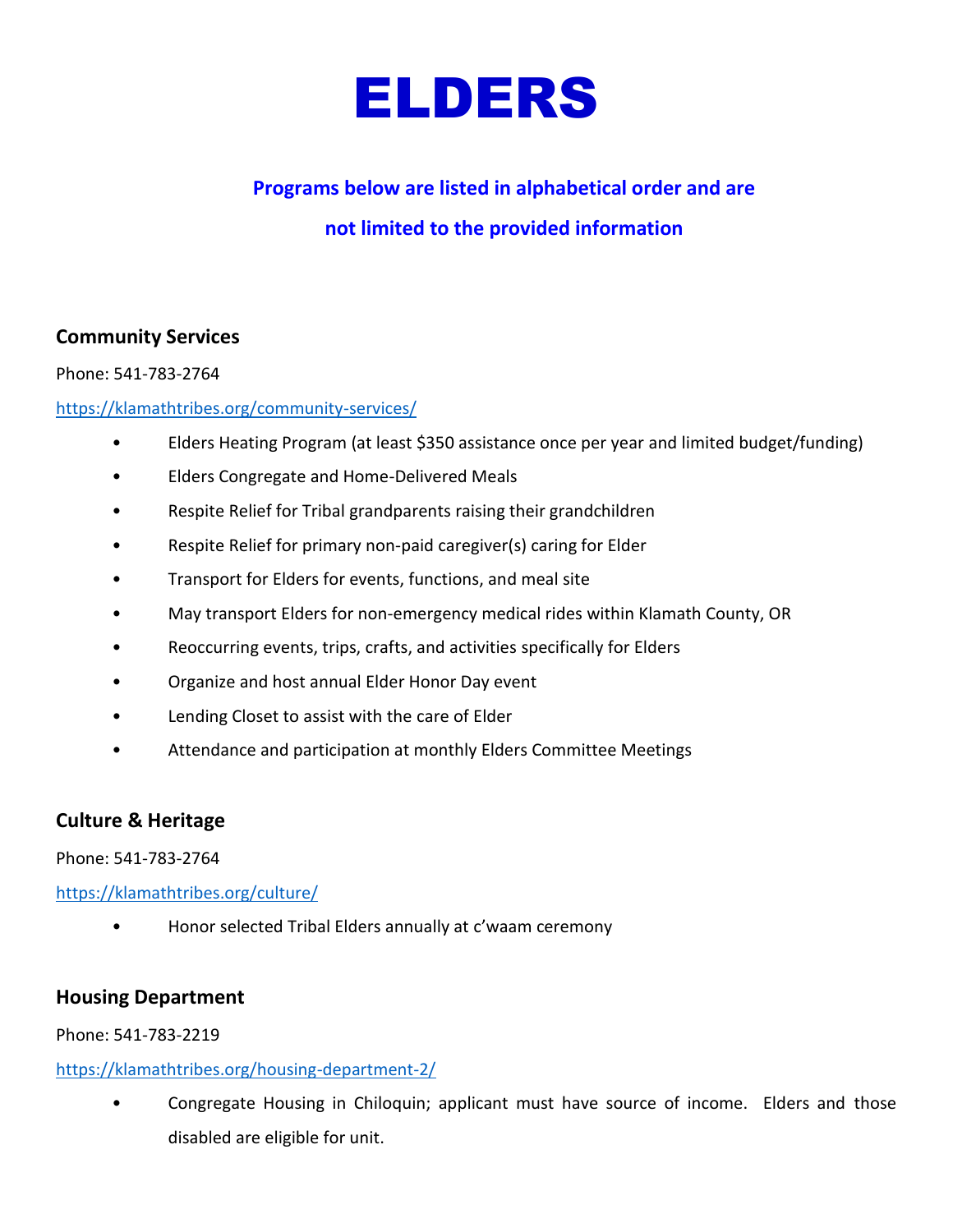- Emergency Repair Program; assistance for Elders at least 62 years of age. Assistance must be for an emergency. May assist with roofs, heating, plumbing, and electrical. One-time grant up to \$5,000.
- Home Preservation Program; offers assistance for major home repair projects. Elders receive priority. Applicant must own the home. Home cannot be in foreclosure. Applicant may receive up to \$15,000 for approved repairs.
- Emergency Grant; assistance is available to Tribal members throughout the State of Oregon. Assistance for tax payment for Elders at least 62 years of age.

### **Social Services**

Phone: 541-783-2219

### <https://klamathtribes.org/social-services/>

• Healing Winds (HW) services assists Native American victims of elder abuse. HW provides variety of services including information and referral, advocacy and accompaniment, cultural advocacy, emotional support or safety services, housing services, criminal/civil justice system assistance, and financial assistance.

# **Community Health**

### Phone: 541-882-1487

### <http://klamathtribalhealth.org/>

- Community Health Representatives (CHR's) provide in-home assessment, transportation, inhome feeding, and follow-up care for surgery or medical conditions.
- CHR's also check vitals and nutrition, delivery of prescriptions, blood draws, and provide updates to primary provider.
- CHR's are not caregivers. CHR's may assist families with Medicaid to get State's Home Care program to pay for a caregiver.

# **Diabetes Program**

### Phone: 541-882-1487

### <http://klamathtribalhealth.org/>

• Diabetes Program staff accept referrals from primary providers to provide dietician and nutrition counseling, as well as counseling related to opioid addiction